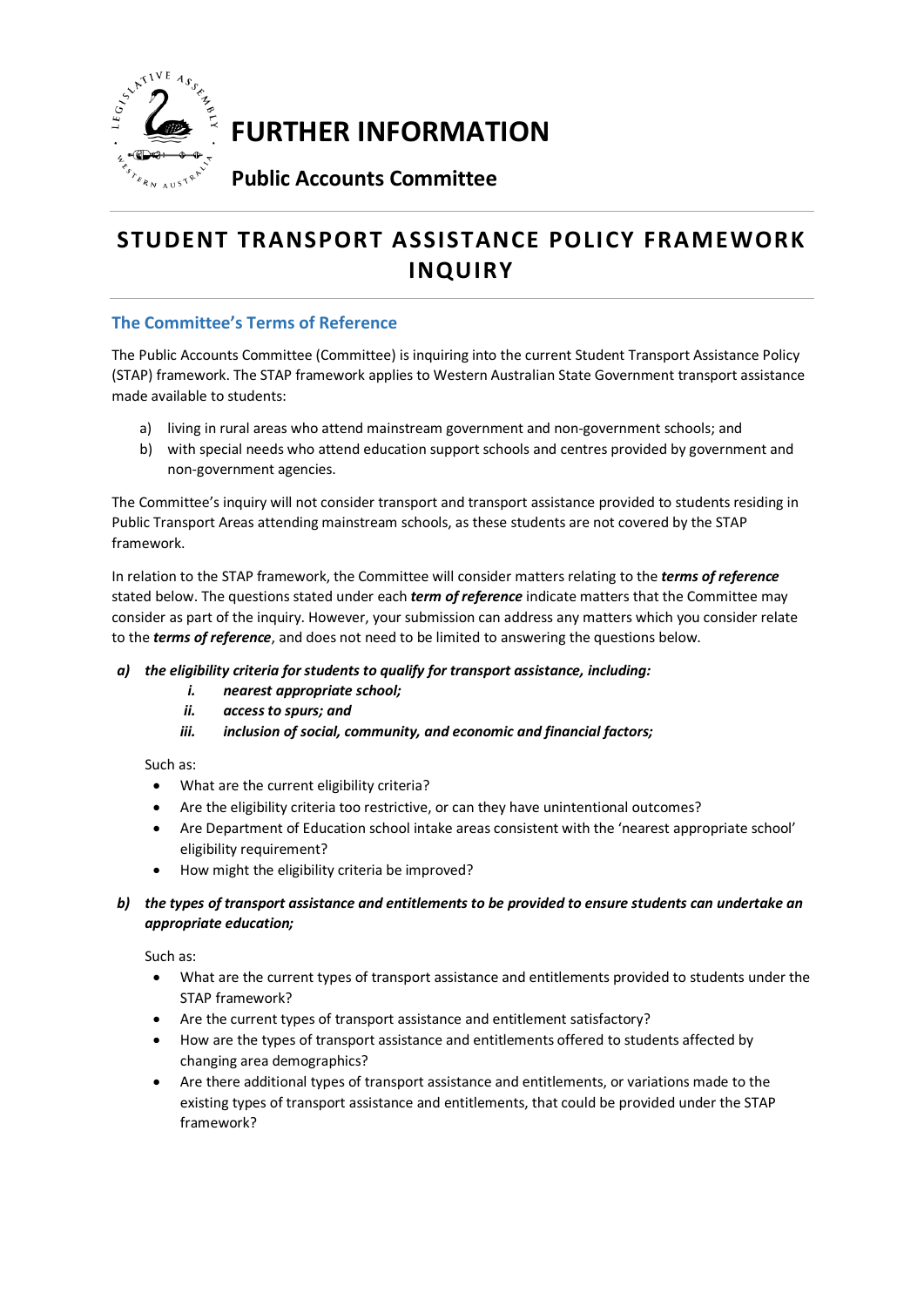### *c) the relevance of existing policies, practices and rules that are applied in delivering the transport assistance arrangements;*

Such as:

- What other policies, practices and rules support or sit behind the *Student Transport Assistance Policy and Operation Guidelines*?
	- o For example, how are you affected by rules regarding regularity of use?
- Do these additional policies, practices and rules lead to unfair, inefficient or unintended consequences?
- How might these policies, practices and rules be improved?
- *d) the assessment process when evaluating the safety of bus stops and routes;*

Such as:

- What is the assessment process?
- What considerations are taken into account in the assessment process?
- How consultative is the assessment process?
- How could the assessment process be improved?
- *e) the implication of the National Disability Insurance Scheme on the delivery of transport assistance for students attending Education Support facilities;*

Such as:

- How does the National Disability Insurance Scheme (NDIS) interact with the delivery of transport assistance for students attending Education Support facilities?
- Is this interaction between the NDIS and delivery of transport assistance likely to change in the near future? If so, how?
- Are there any gaps in eligibility between students eligible for the NDIS and those eligible for transport assistance under the STAP framework?
- How could any gaps in eligibility be filled?
- *f) the contractual arrangements with services providers, including the appropriateness of current school bus contracts, and payment arrangements, and previous contractual arrangements and the manner in which they were created;*

Such as:

- What types of contractual arrangements exist for the provision of school bus services under the STAP framework?
- Are there any issues with the current contractual arrangements?
- How can the contractual arrangements for the provision of school bus services under the STAP framework be improved?

#### *g) the resourcing of the School Bus Services division with the Public Transport Authority;*

Such as:

- Is the School Bus Services Division sufficiently resourced to appropriately manage the Student Transport Assistance Program?
- Has there been changes to the resourcing of the School Bus Services Division in the last 10-15 years?
- If so, how has resourcing changed, and on what basis?

#### *h) the appropriateness of the conveyance allowance as an alternative to transport assistance.*

• See a) and b) above.

The Committee will report on its findings by 31 August 2022.